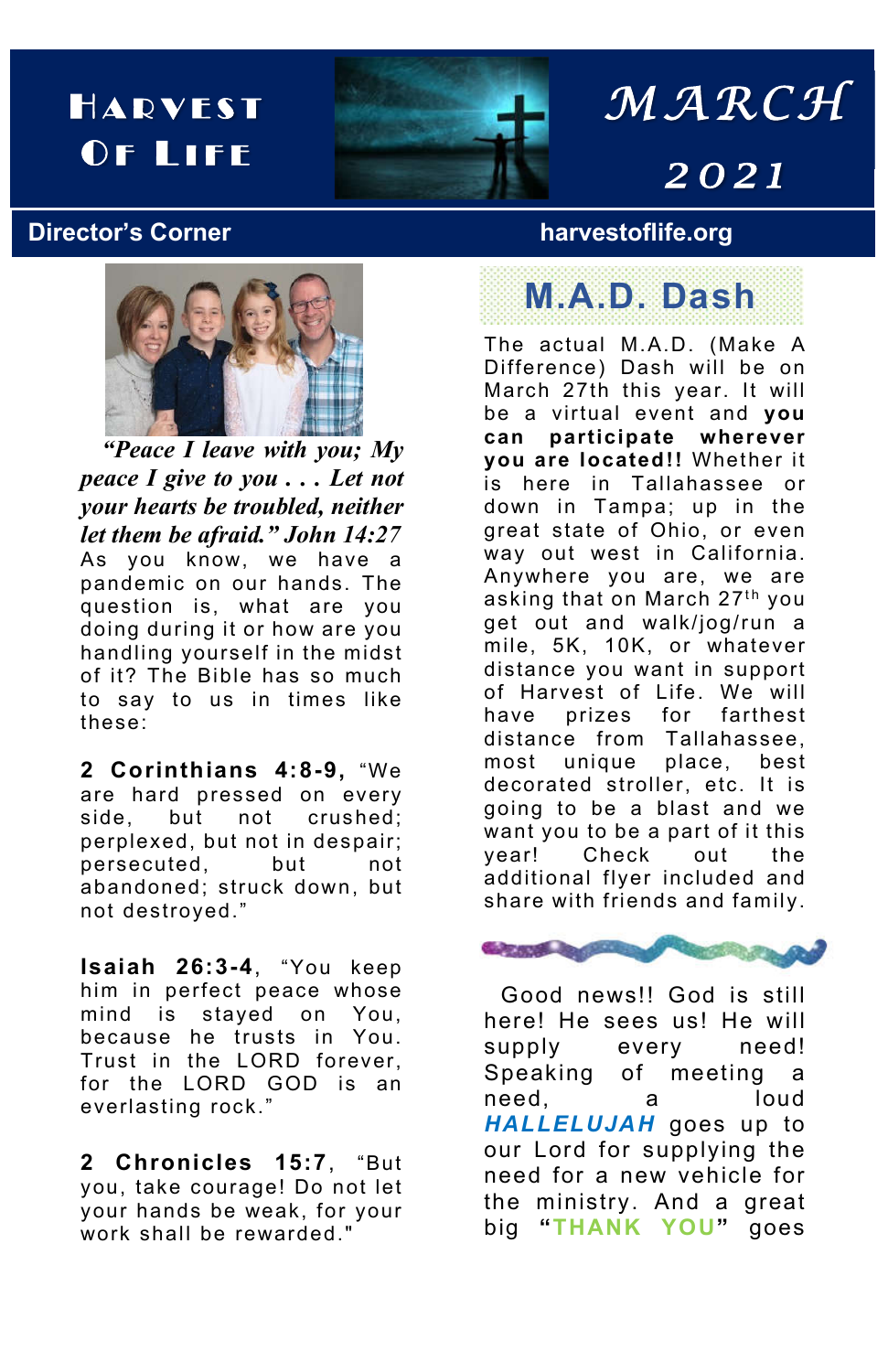out to you, our supporters who prayed and gave toward this need. This is God's vehicle, and we look forward to seeing many souls come to know Christ due to your love for Him and generous giving toward His ministry!



Your giving helps us with the curriculum we need for ministering to the incarcerated through weekly Bible Study classes. It also helps with gas and maintenance on our vehicle as we travel to our monthly worship services in the prisons located in the panhandle of Florida. We also encourage those behind the fences through correspondence,

donations of Bibles, books, devotionals, and DVDs, along with evangelizing the Hispanic inmates through the sending of bilingual Bibles and Bible studies to those in ICE facilities. So, your giving goes a long way in helping share and spread the love of Jesus.



 A **"THANK YOU"** goes out to all who gave toward the need for the men who are getting out of prison and needed clothes, shoes, etc. What a blessing!

 Here is a copy of an email we received from one of the ladies who oversees the distribution of these items to the men on the days that they leave her Institution:



"**I have just finished organizing and putting up the clothes you donated. I just want to personally thank you and your ministry!!! The clothing you provide are very clean and nice . . . and some even come with tags still on them! It makes my job hundreds of times easier when I can send an inmate home on the bus looking nice and neat. I believe it will make a huge difference in his re-entry into society. Again, Thank you!!**"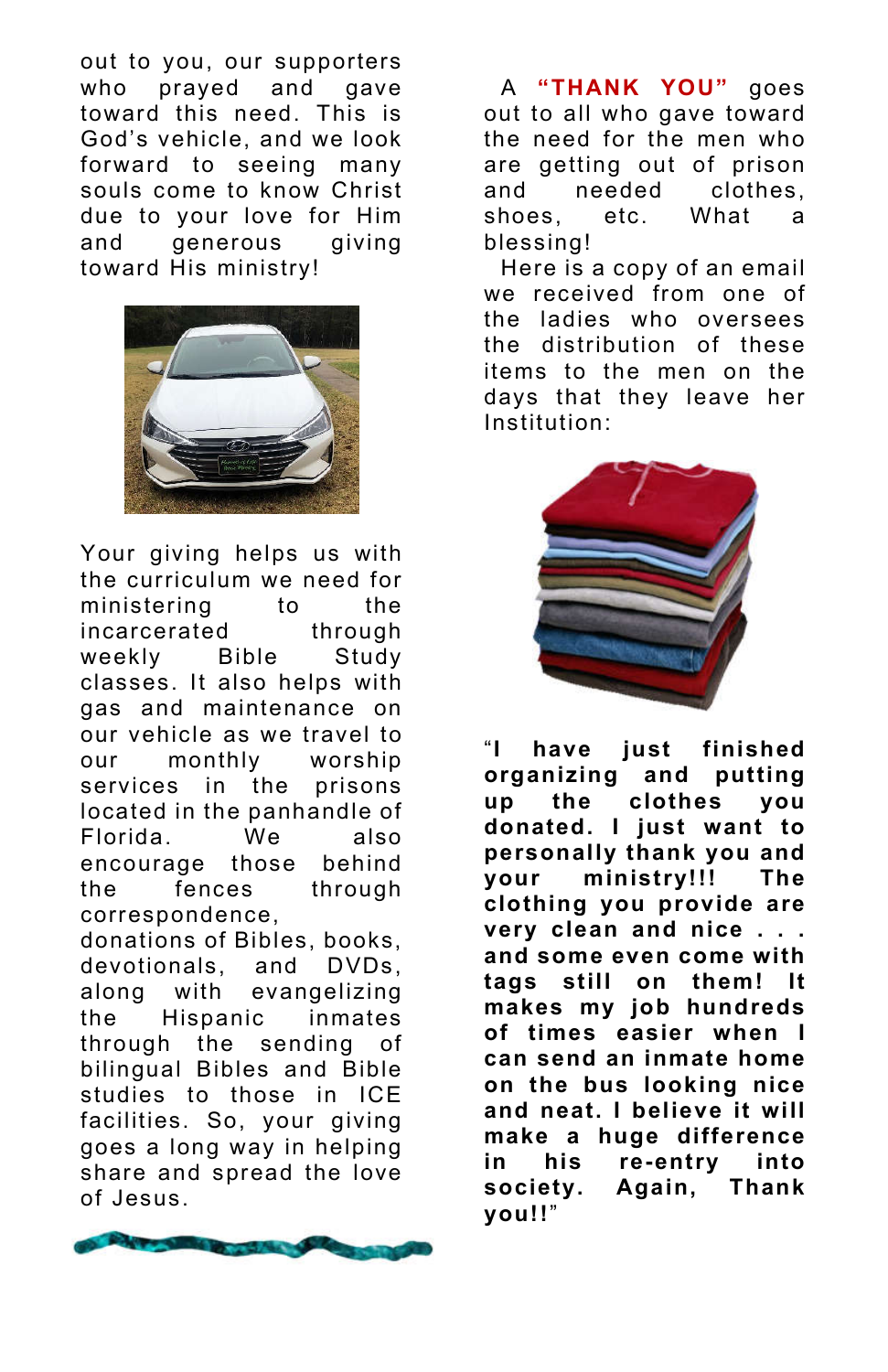

"Thank You" to all those who are supporting us through the Amazon Smile program! We have already seen a difference. As you do your online shopping, go to smile.amazon.com and receive the added bonus that Amazon will donate a portion of the price of eligible purchases to the charity of your choice. Just choose our ministry. We are listed as:

Harvest of Life Inc Location: Tallahassee, FL Mission: Promulgation of The Gospel

### **Missionary Report**



Dear Friends of the ministry of Harvest of Life,

How about that book NUGGETS OF GOLD? Have you had the time to read it? For those of you who have started to read the devotional, we pray that it would be a great blessing. It should give you hope and the satisfaction that you are making a difference in the lives of the incarcerated.

We were able to ship 1,701 Spanish Bibles in 2020! We are thrilled knowing that God is supplying the resources (through you) in order that many would be saved through the deportee as he ministers to his family and friends. And one more thing… one third of those who write asking for a Bible, are new Christians. They (567) who have given their lives over to the Lord, have listened with their hearts to the Holy Spirit. Amazing!! Praise God!!! Please pray for the detainees that they will remain strong in the Lord when they get back to their family and friends. Please specifically pray for Honduras. The country has experienced two powerful hurricanes in 2020. There is hardly any food or clean water. In addition, their country is overrun by marauding gangs who are evil.

Prison doors closed in March 2020 for in-person ministry. Consequently, we have been able to minister the Gospel of our Lord by writing letters, and of course, shipping Spanish Bibles. Please pray for our brothers and sisters behind the razor wire that they would be able to withstand the pressure of being couped upped in their cells and open bay dorms since March of last year. And pray for Dan's health. He is being attacked by Satan and his demons!

Thank you! We are truly grateful.

*Dan and Marilyn*